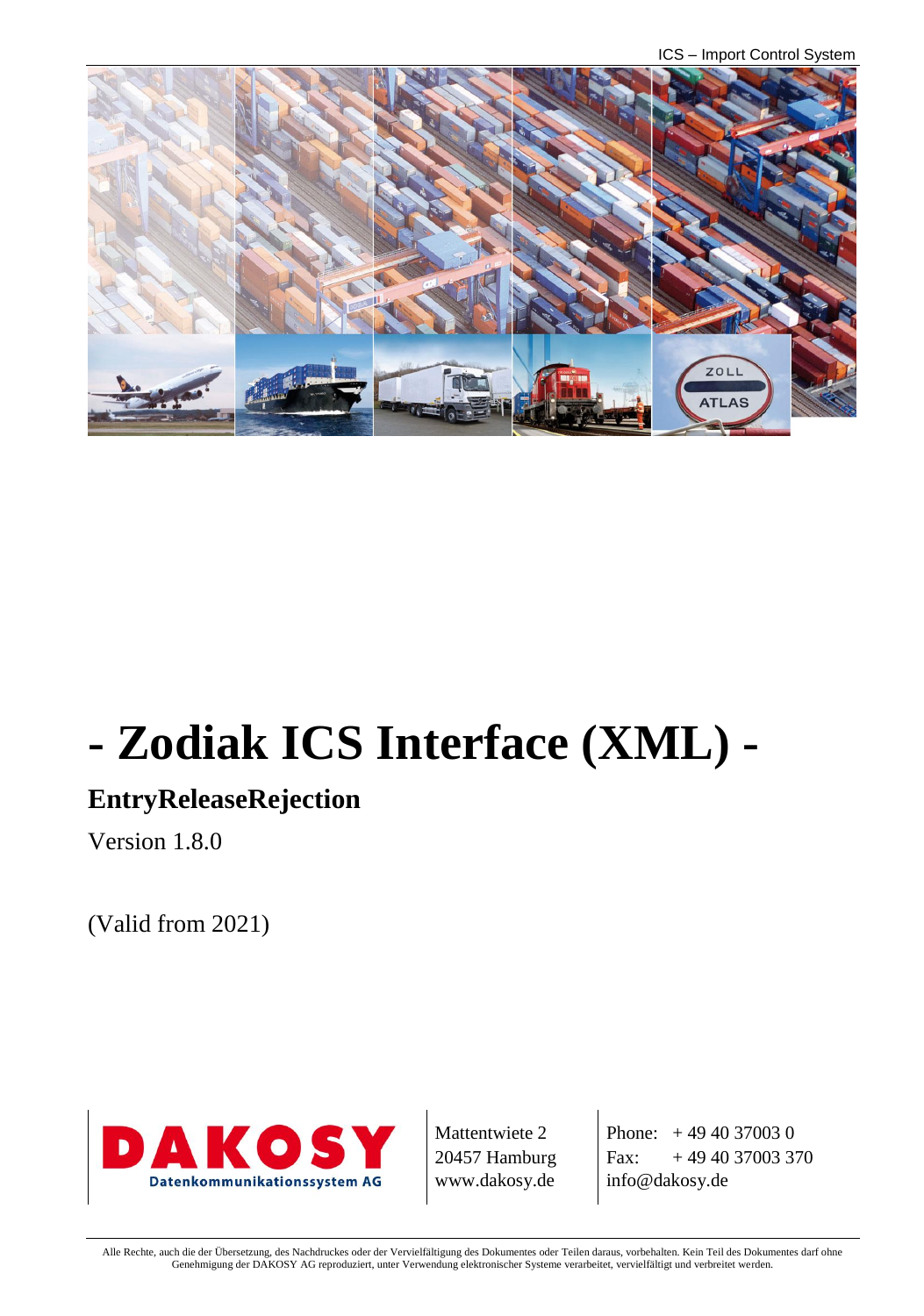### **Change history**

| Version | <b>Chapter/Section</b> | <b>Reason</b> | <b>Name</b> | <b>Date</b> |
|---------|------------------------|---------------|-------------|-------------|
| 0.8.0   |                        | First release | Diettrich   | 10.11.2021  |

#### **Change requests**

#### **DAKOSY**

### **Datenkommunikationssystem AG**

# Mattentwiete 2

20457 Hamburg

| 1. Phone: | $+494037003 - 0$   |
|-----------|--------------------|
| 2. Fax:   | $+494037003 - 370$ |
| 3. Email: | info@dakosy.de     |

#### **Used tools**

|    | Number Used tools                                                 |
|----|-------------------------------------------------------------------|
| W1 | This document has been created using <i>Microsoft Word 2010</i> . |

#### **Liability**

1. Please note that no liability claims can be derived towards DAKOSY AG for the content of this manual, despite careful development and examination of this document!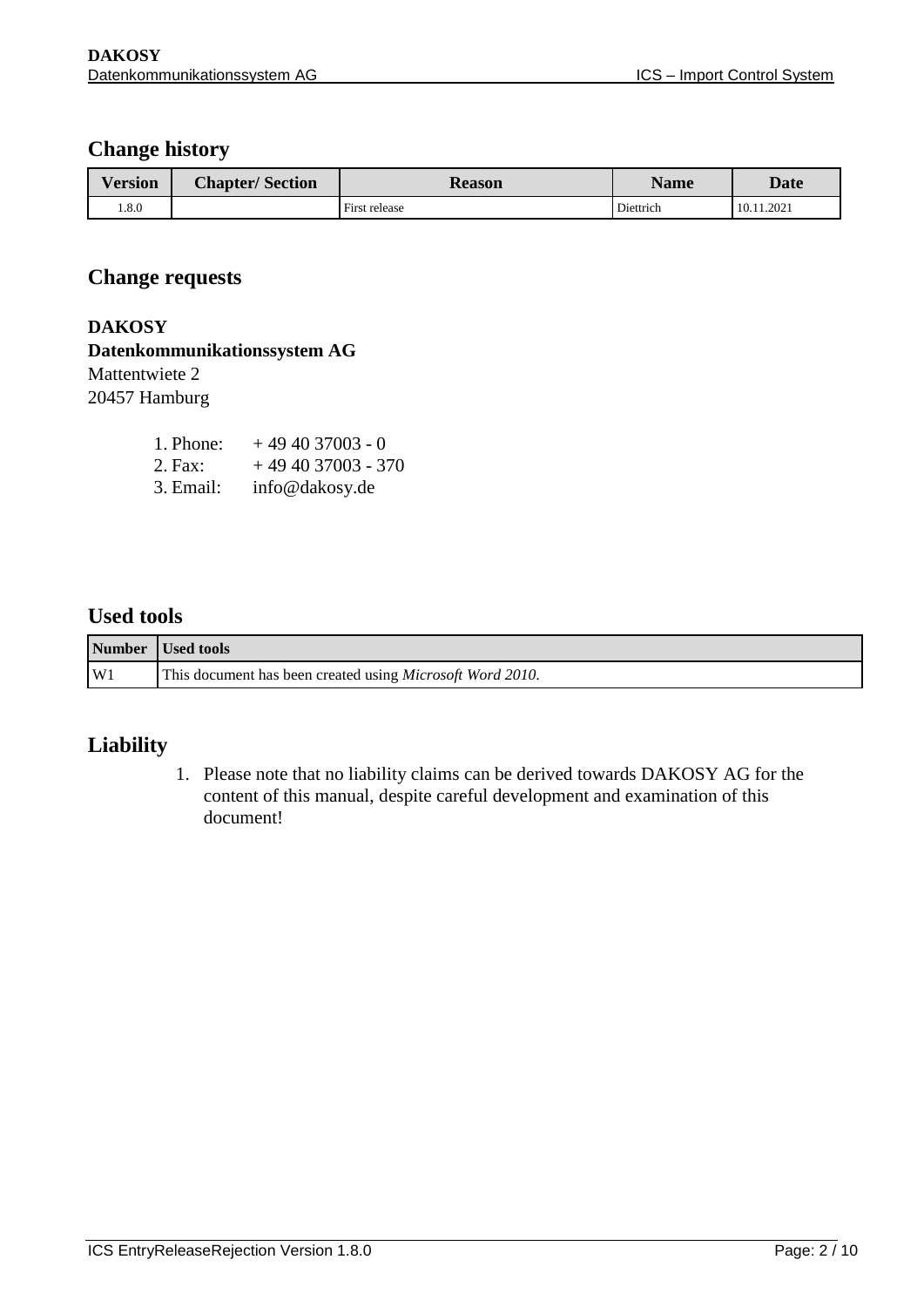## **Table of contents**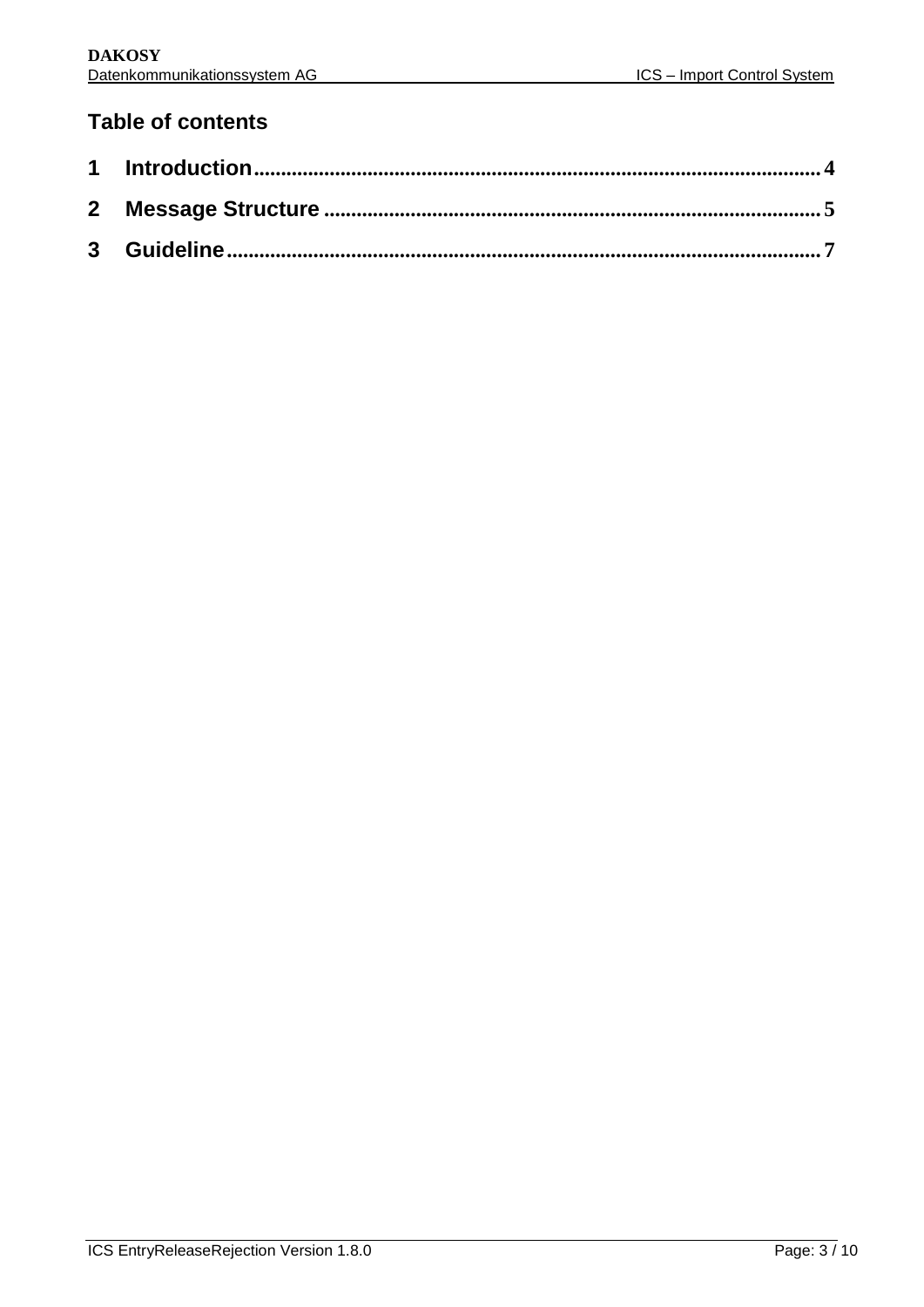# <span id="page-3-0"></span>**1 Introduction**

This document describes the XML Message "EntryReleaseRejection" which is used within the ZODIAK ICS XML Interface in order to exchange EntryReleaseRejection Messages with DAKOSY.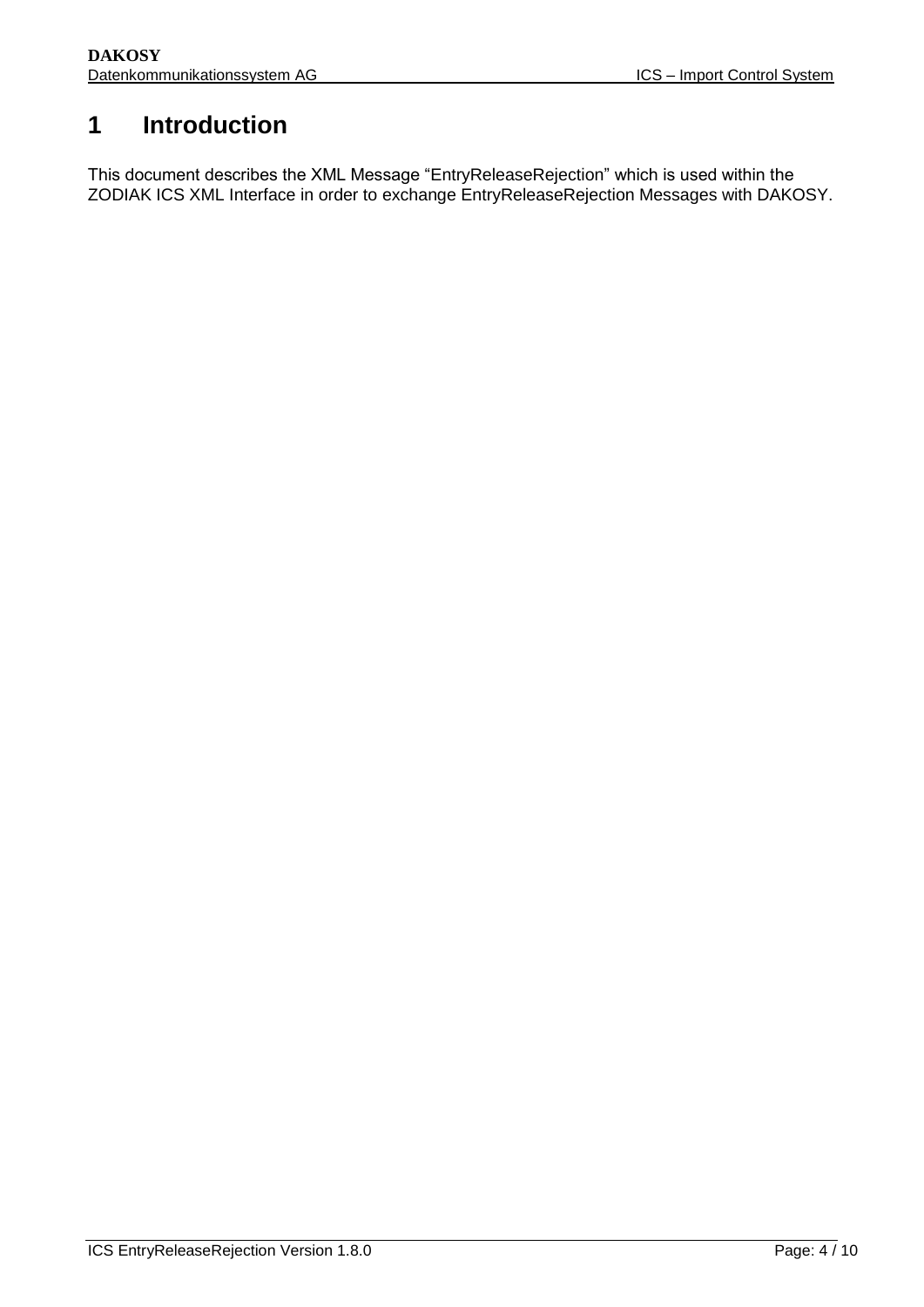# **Message Structure**

<span id="page-4-0"></span>

| <b>Occurrence</b> | Element/Attribute                                                  |
|-------------------|--------------------------------------------------------------------|
|                   | <b>ICSMessage</b>                                                  |
| 11                | - xs:sequence                                                      |
| $\dots$ 1<br>1.   | <b>Transaction</b>                                                 |
| 1                 | xs:sequence                                                        |
| 1                 | - IOPartner                                                        |
| 1<br>0            | - IODivision1                                                      |
| 1<br>0            | - IODivision2                                                      |
| 1<br>0            | - <b>IODivision3</b>                                               |
| 1<br>0            | - OrgUnit                                                          |
| 1<br>$\ldots$ 1   | - IOReference<br>- IODateTime                                      |
| $\dots$ 1<br>1    | - Version                                                          |
| $\cdot$ 1         | <b>Messages</b>                                                    |
| 1<br>1            | xs:sequence                                                        |
| 1                 | - xs:choice                                                        |
| $\ldots$ 1<br>1   | <b>EntryReleaseRejection</b>                                       |
| $\ldots$ 1<br>1   | xs:sequence                                                        |
| 1                 | ObjectIdentification                                               |
| 1                 | - xs:sequence                                                      |
| 1                 | - ObjectName                                                       |
| 1<br>0            | - ObjectAlias                                                      |
| 1<br>0            | - TypeOfDeclaration                                                |
| 1<br>0            | - OriginalMessageName                                              |
| 1<br>0<br>1<br>0  | - TransactionReference<br><b>EDIFACTMessageNo</b>                  |
| 1                 | <b>DateOfReceipt</b>                                               |
| 1                 | <b>EventSeverity</b>                                               |
| 1<br>1            | <b>EventLocation</b>                                               |
| 1                 | <b>Header</b>                                                      |
| 1                 | xs:sequence                                                        |
| 1                 | - MRN                                                              |
| 1                 | <b>ArrivalLRN</b>                                                  |
| 1<br>0            | <b>CommercialReferenceNumber</b>                                   |
| 1<br>O<br>-1      | - ConveyanceReferenceNumber<br><b>EntryRejectionMotivationCode</b> |
| O                 | <b>EntryRejectionMotivation</b>                                    |
| 1<br>0            | EntryRejectionMotivationLanguageCode                               |
| 1<br>1            | <b>ControlDate</b>                                                 |
| $\ldots$ 1<br>1   | <b>CustomsOfficeActualOfficeOfEntry</b>                            |
| 1                 | <b>TraderAtEntryCarrier</b>                                        |
| 1                 | - xs:sequence                                                      |
| 1                 | - TIN                                                              |
| 1<br>0            | <b>BranchNumber</b>                                                |
| -1                | <b>Address</b><br>xs:sequence                                      |
| 1<br>1            | - Name                                                             |
| -1                | - Name2                                                            |
|                   | <b>StreetAndNumber</b>                                             |
|                   | - Country                                                          |
| 1                 | Postcode                                                           |
| $\ldots$ 1<br>1   | City                                                               |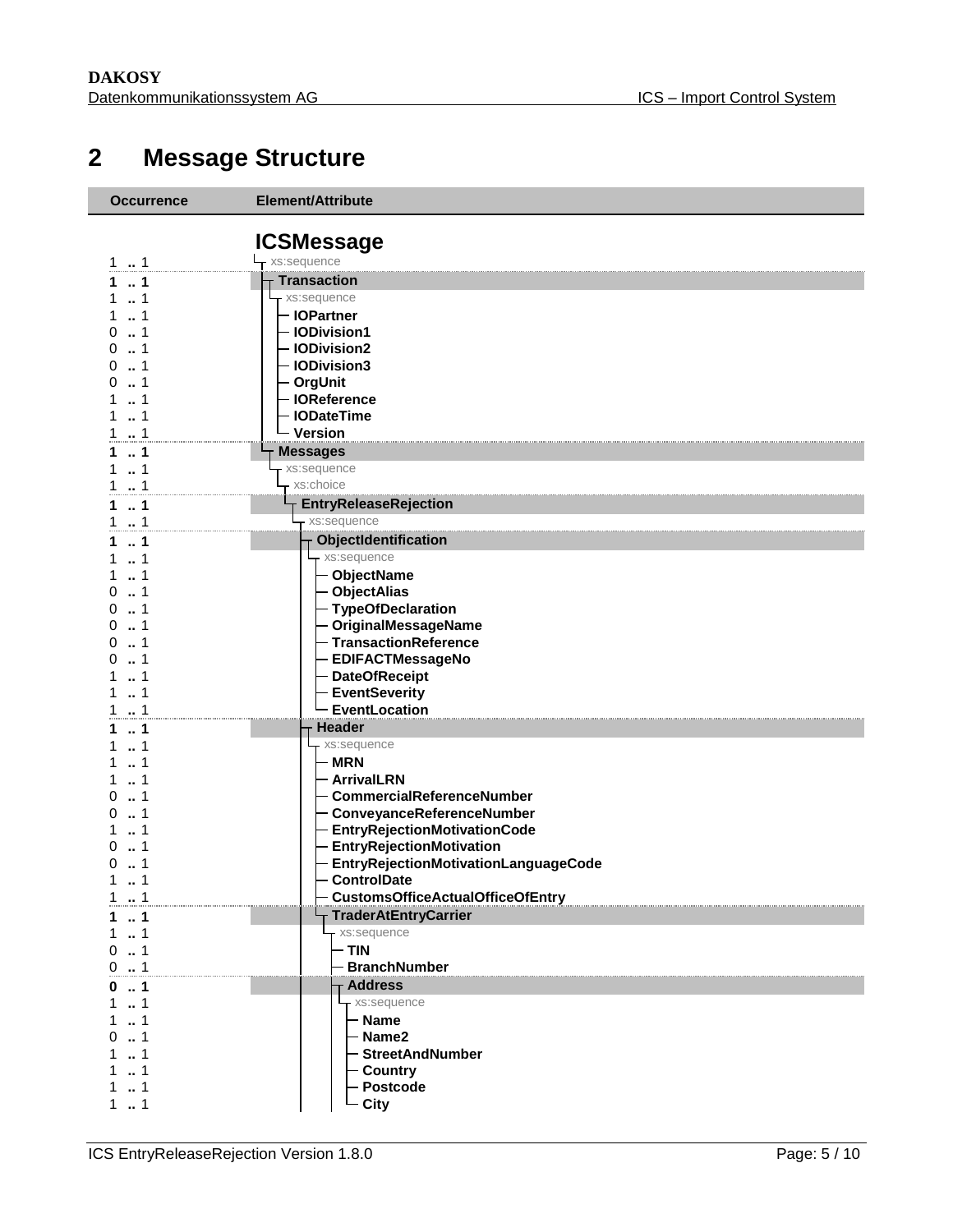**DAKOSY**<br>Datenkommunikationssystem AG<br>Datenkommunikationssystem AG<br>
Batenkommunikationssystem AG Datenkommunikationssystem AG

| Element/Attribute<br><b>Occurrence</b>          |  |
|-------------------------------------------------|--|
| LanguageCode<br>0.1                             |  |
| <b>GoodsItems</b>                               |  |
| xs:sequence                                     |  |
| GoodsItem                                       |  |
| 999<br>1<br>xs:sequence                         |  |
| <b>ItemNumber</b>                               |  |
| CommercialReferenceNumber                       |  |
| <b>EntryRejectionMotivationCode</b>             |  |
| <b>EntryRejectionMotivation</b>                 |  |
| EntryRejectionMotivationLanguageCode            |  |
| <b>ContainerNumbers</b>                         |  |
| xs:sequence                                     |  |
| <b>ContainerNumber</b><br>999                   |  |
| IdentitiesOfMeansOfTransportCrossingBorder      |  |
| - xs:sequence                                   |  |
| IdentityOfMeansOfTransportCrossingBorder<br>999 |  |
| - xs:sequence                                   |  |
| - NationalityCrossingBorder                     |  |
| - IdentityCrossingBorder                        |  |
| - NameCrossingBorder                            |  |
| <b>ProducedDocumentsCertificates</b><br>. 1     |  |
| xs:sequence                                     |  |
| ProducedDocumentCertificate<br>99               |  |
| - xs:sequence                                   |  |
| DocumentType                                    |  |
| <b>DocumentReference</b>                        |  |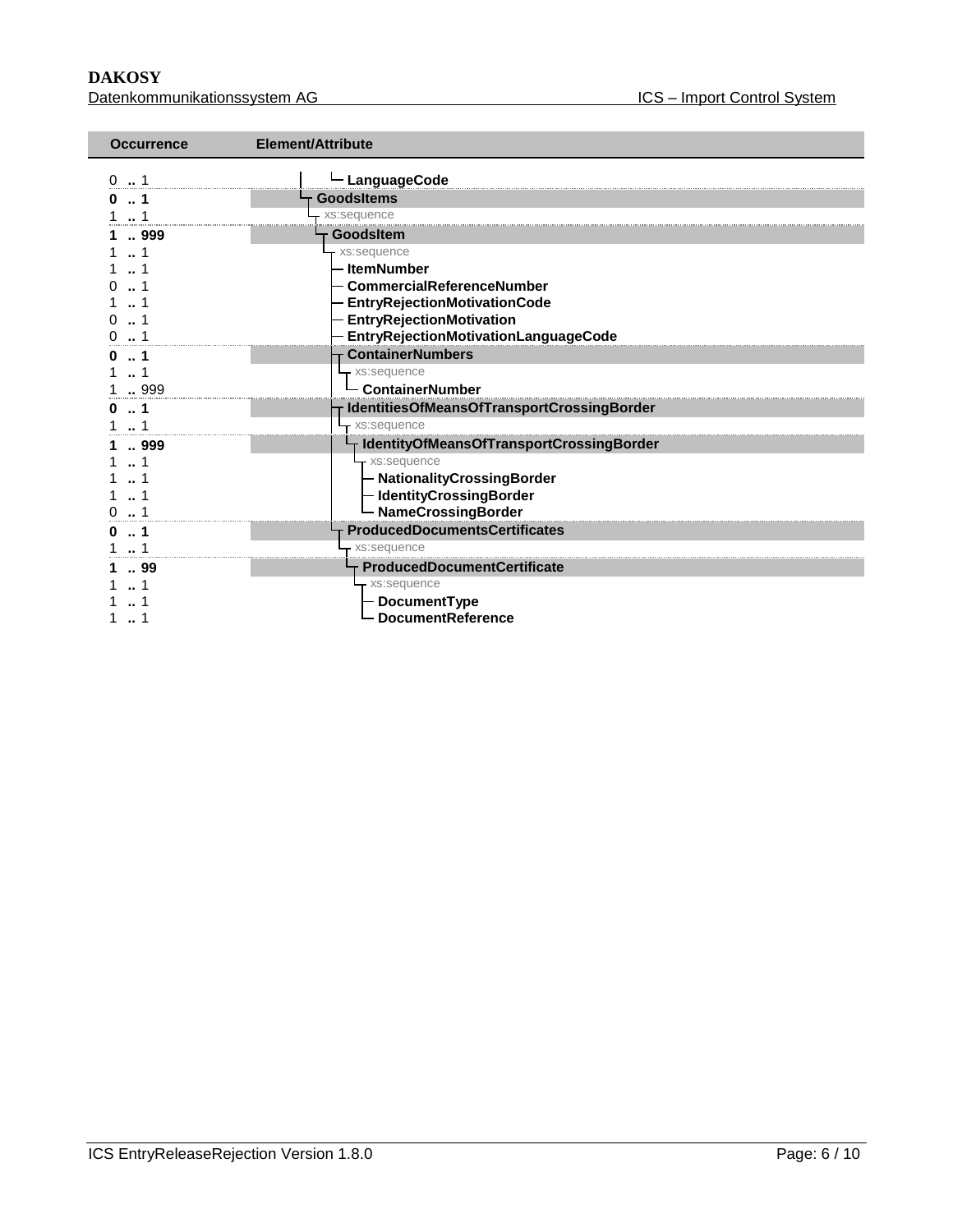# **3 Guideline**

<span id="page-6-0"></span>

| Element/Attribute        | <b>Annotation</b>             |                                                                                                                |  |
|--------------------------|-------------------------------|----------------------------------------------------------------------------------------------------------------|--|
| <b>ICSMessage</b>        |                               |                                                                                                                |  |
| xs:sequence              | Occurence                     | $1 - 1$                                                                                                        |  |
| <b>Transaction</b>       | Occurence                     | 1  1                                                                                                           |  |
| + xs:sequence            | <b>Occurence</b>              | $1 \t  \t 1$                                                                                                   |  |
| - IOPartner              | Occurence                     | $1 \t  \t 1$                                                                                                   |  |
|                          | Length                        | $\cdot$ 10                                                                                                     |  |
| <b>IODivision1</b>       | Occurence                     | $0 \t  1$                                                                                                      |  |
|                          | Length                        | 10                                                                                                             |  |
| <b>IODivision2</b>       | Occurence                     | $0 \t  \t 1$                                                                                                   |  |
|                          | Length                        | . 10                                                                                                           |  |
| <b>IODivision3</b>       | Occurence                     | $0 \ldots 1$                                                                                                   |  |
|                          | Length                        | 10                                                                                                             |  |
| OrgUnit                  | Occurence                     | $0 \t  1$                                                                                                      |  |
|                          | Length                        | 256                                                                                                            |  |
| <b>IOReference</b>       | Occurence                     | $1 \t  \t 1$                                                                                                   |  |
|                          | Length                        | . 35                                                                                                           |  |
| <b>IODateTime</b>        | Occurence                     | 1  1                                                                                                           |  |
| - Version                | Occurence                     | $1 - 1$                                                                                                        |  |
|                          | Length                        | $\cdot$ 3                                                                                                      |  |
|                          | Pattern                       | 006 007                                                                                                        |  |
|                          | Remark                        | This field should contain the following value: 007                                                             |  |
| <b>Messages</b>          | Occurence                     | $1 - 1$                                                                                                        |  |
| xs:sequence              | Occurence                     | 11                                                                                                             |  |
| xs:choice                | Occurence                     | 1  1                                                                                                           |  |
| EntryReleaseRejection    | Occurence                     | 1  1                                                                                                           |  |
| xs:sequence              | Occurence                     | $1 - 1$                                                                                                        |  |
| ObjectIdentification     | Occurence                     | 1  1                                                                                                           |  |
| xs:sequence              | <b>Occurence</b>              | 1  1                                                                                                           |  |
| ObjectName               | Occurence                     | $1 \t  \t 1$                                                                                                   |  |
|                          | Length                        | $\frac{1}{2}$ 35                                                                                               |  |
|                          | <b>Remark</b>                 | Messages sent from ZODIAK ICS will contain the local                                                           |  |
|                          |                               | reference number in their ObjectName field                                                                     |  |
| <b>ObjectAlias</b>       | Occurence                     | $0 \t  1$                                                                                                      |  |
|                          | Length                        | $\frac{1}{2}$ 35                                                                                               |  |
|                          | <b>Description</b>            | 2. Objekt Name                                                                                                 |  |
|                          | <b>Remark</b>                 | Unused in ZODIAK ICS                                                                                           |  |
| <b>TypeOfDeclaration</b> | Occurence                     | $0 \t  1$                                                                                                      |  |
|                          | <b>Default</b>                | <b>ORIGINAL</b>                                                                                                |  |
|                          | Length                        | 10                                                                                                             |  |
|                          | <b>Description</b>            | This field is used to distinguish between original and<br>update messages of the EntrySummaryDeclaration resp. |  |
|                          |                               | the EntrySummaryDeclarationAck.                                                                                |  |
| OriginalMessageName      | occurence                     | $0 \t  1$                                                                                                      |  |
|                          | Length                        | 10                                                                                                             |  |
|                          | <b>Description</b>            | For messages sent from customs, this field contains the                                                        |  |
|                          |                               | TAXUD name of the original message                                                                             |  |
|                          | Remark                        | Messages from German customs might contain                                                                     |  |
|                          |                               | "E_FEHLER" instead of a "real" TAXUD name                                                                      |  |
|                          | <b>Applicable Codes</b>       |                                                                                                                |  |
|                          | E_ARI_REJ                     |                                                                                                                |  |
|                          | E_ARN_VAL                     |                                                                                                                |  |
|                          | E_DIV_ACK                     |                                                                                                                |  |
|                          | E_DIV_REJ<br><b>E_ENS_ARJ</b> |                                                                                                                |  |
|                          | <b>E_ENS_REJ</b>              |                                                                                                                |  |
|                          | <b>E_ENS_STA</b>              |                                                                                                                |  |
|                          | <b>E_EXS_ACK</b>              |                                                                                                                |  |
|                          | NLBB15                        |                                                                                                                |  |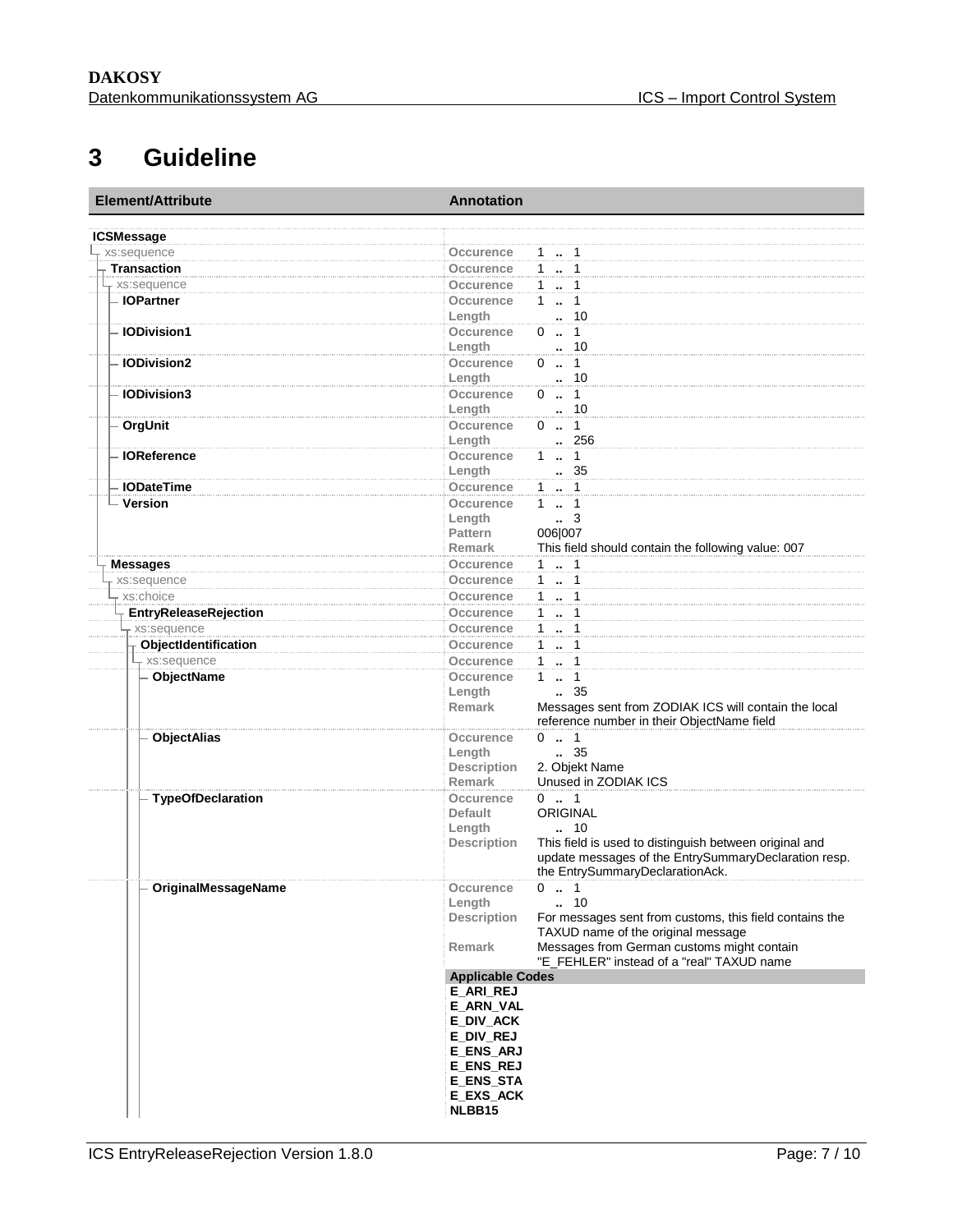**DAKOSY**<br>Datenkommunikationssystem AG<br>Datenkommunikationssystem AG<br>
Batenkommunikationssystem AG Datenkommunikationssystem AG

| Element/Attribute           | <b>Annotation</b>                                                                                                                                                                                                                                                                                                                                                                                                                                                                                                                                                          |  |  |
|-----------------------------|----------------------------------------------------------------------------------------------------------------------------------------------------------------------------------------------------------------------------------------------------------------------------------------------------------------------------------------------------------------------------------------------------------------------------------------------------------------------------------------------------------------------------------------------------------------------------|--|--|
|                             | <b>Applicable Codes</b><br>NLBB16<br>NLBB24<br>NLBB51                                                                                                                                                                                                                                                                                                                                                                                                                                                                                                                      |  |  |
| <b>TransactionReference</b> | <b>Occurence</b><br>$0 \t  1$<br>$\, 35$<br>Length<br>The TransactionReference element refers to the<br>Description<br>IOReference of the original message which is<br>acknowledged/rejected.                                                                                                                                                                                                                                                                                                                                                                              |  |  |
| EDIFACTMessageNo            | $0 \t  1$<br>Occurence<br>$\, 35$<br>Length<br>Unique message reference number assigned by customs<br><b>Description</b><br>Remark<br>This field contains the technical reference of a customs<br>message which is transmitted to the customer via the<br>ZODIAK ICS XML interface                                                                                                                                                                                                                                                                                         |  |  |
| <b>DateOfReceipt</b>        | 11<br>Occurence<br><b>Description</b><br>Date and time when the event reported occured<br>For ZODIAK ICS, this field contains the date and time<br>Remark<br>when the original message (the one being acknowledged<br>of forwarded with this XML message) was received                                                                                                                                                                                                                                                                                                     |  |  |
| <b>EventSeverity</b>        | 11<br>Occurence<br>$\ldots$ 10<br>Length<br>Description<br>Possible values are:<br>*OKAY<br>*WARNING<br>*ERROR                                                                                                                                                                                                                                                                                                                                                                                                                                                             |  |  |
|                             | <b>Applicable Codes</b><br>*ERROR<br>*OKAY<br>*WARNING                                                                                                                                                                                                                                                                                                                                                                                                                                                                                                                     |  |  |
| - EventLocation             | $1 \t  \t 1$<br>Occurence<br>$\ldots$ 20<br>Length<br>This field is used to indicate where in the communications<br><b>Description</b><br>chain an error occured (at DAKOSY or at customs)<br><b>Applicable Codes</b>                                                                                                                                                                                                                                                                                                                                                      |  |  |
|                             | *CUSTOMS-C<br>*CUSTOMS-G<br>*CUSTOMS-TE<br>*DAKOSY-CO<br>*DAKOSY-EDI-<br>*DAKOSY-ZOD<br><b>DAKOSY</b><br>customs                                                                                                                                                                                                                                                                                                                                                                                                                                                           |  |  |
| Header                      | $1 \t  \t 1$<br>Occurence                                                                                                                                                                                                                                                                                                                                                                                                                                                                                                                                                  |  |  |
| xs:sequence<br><b>MRN</b>   | $1 \t{.} 1$<br>Occurence<br>$1 \t  1$<br>Occurence<br>1818<br>Length<br><b>Pattern</b><br>\d\d[A-Z]{2}[A-Za-z0-9]{14}<br>MRN associated with the ENS declaration<br><b>Description</b>                                                                                                                                                                                                                                                                                                                                                                                     |  |  |
| <b>ArrivalLRN</b>           | $1 \t  \t 1$<br>Occurence<br>.22<br>Length<br>Local Reference Number<br><b>Description</b><br><b>Remark</b><br>Unique reference assigned by the message sender in<br>order to link the message with his inhouse system. The<br>LRN will be sent back in any customs response<br>messages.<br>Definition accd. TAXUD: "The Local Reference Number<br>(LRN)/Diversion LRN/Arrival LRN shall be a number/<br>identifier allocated by the sending TRADER for a specific<br>transaction (ENS, Arrival notification). It shall be unique<br>per Trader sending the transaction." |  |  |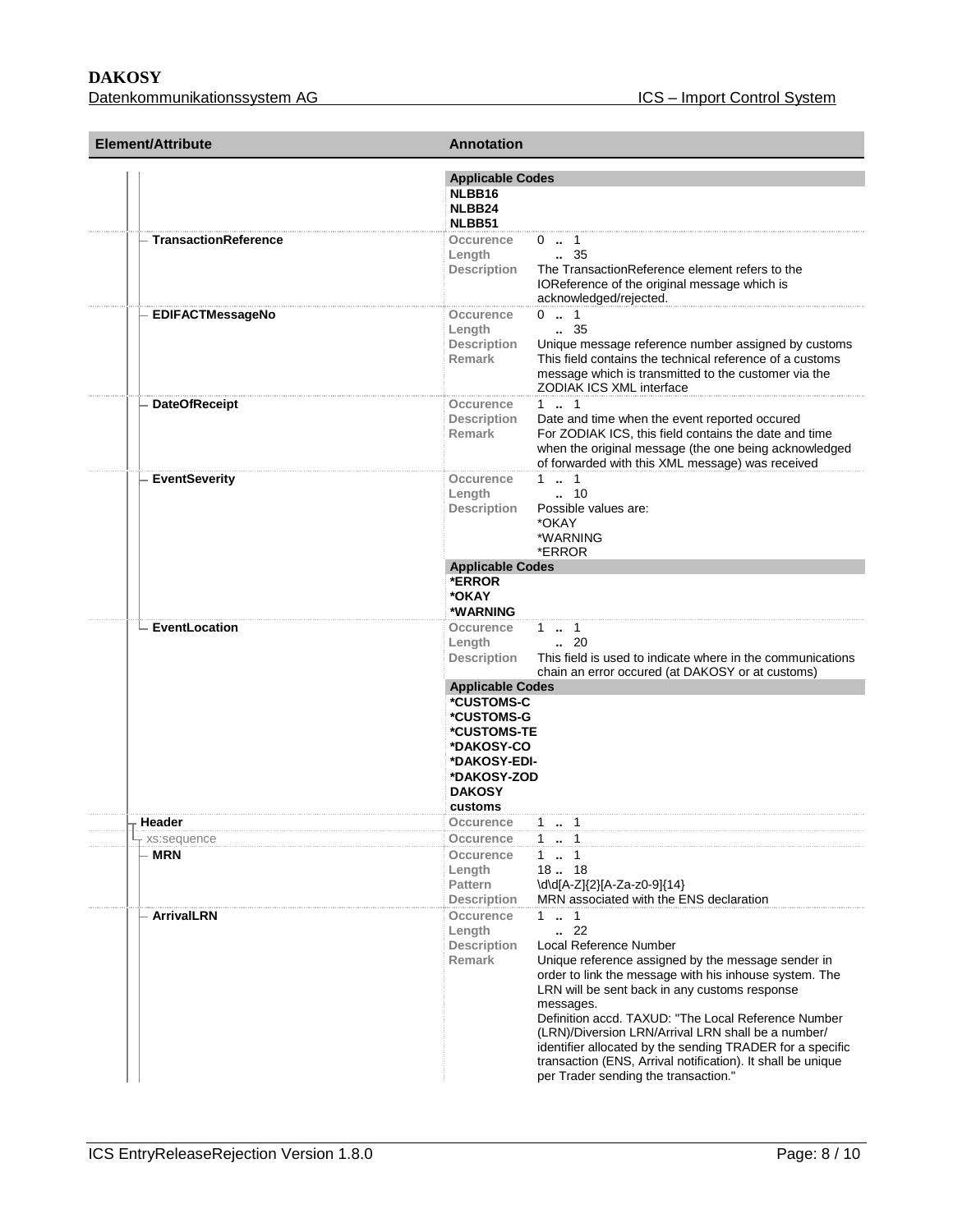| Element/Attribute                       | <b>Annotation</b>                                                                                                                                                                                                                                                                                               |  |
|-----------------------------------------|-----------------------------------------------------------------------------------------------------------------------------------------------------------------------------------------------------------------------------------------------------------------------------------------------------------------|--|
|                                         | Note: For ENS to UK, RO and LV, DAKOSY will translate<br>the sender's LRN to a certain format required by these<br>countries' customs agencies. This means that the LRN<br>specifier here is not known to the customs agencies in<br>these countries.                                                           |  |
| - CommercialReferenceNumber             | $0 \t  1$<br>Occurence<br>.70<br>Length                                                                                                                                                                                                                                                                         |  |
| ConveyanceReferenceNumber               | $0 \t  1$<br>Occurence<br>. 35<br>Length                                                                                                                                                                                                                                                                        |  |
| <b>EntryRejectionMotivationCode</b>     | Occurence<br>$1 \t  \t 1$<br>1  2<br>Length                                                                                                                                                                                                                                                                     |  |
| <b>EntryRejectionMotivation</b>         | $0 \t  1$<br>Occurence<br>350<br>Length                                                                                                                                                                                                                                                                         |  |
| EntryRejectionMotivationLanguageCode    | $0 \t  1$<br>Occurence<br>Length<br>1  2                                                                                                                                                                                                                                                                        |  |
| <b>ControlDate</b>                      | $1 \t  \t 1$<br>Occurence                                                                                                                                                                                                                                                                                       |  |
| <b>CustomsOfficeActualOfficeOfEntry</b> | $1 - 1$<br>Occurence                                                                                                                                                                                                                                                                                            |  |
|                                         | 88<br>Length<br>[A-Z]{2}[A-Z0-9]{6}<br><b>Pattern</b><br>This has to be a code from the COL (see http://ec.<br><b>Remark</b><br>europa.eu/taxation_customs/dds/csrdhome_en.htm)                                                                                                                                 |  |
| <b>TraderAtEntryCarrier</b>             | $1 \t  \t 1$<br>Occurence                                                                                                                                                                                                                                                                                       |  |
| - xs:sequence                           | $1 - 1$<br>Occurence                                                                                                                                                                                                                                                                                            |  |
| – TIN                                   | $0 \t  1$<br>Occurence<br>17<br>Length<br>Remark<br>An EORI-TIN consists of a two-digit countrycode (e.g.<br>'DE') and up to 15 alphanumeric characters, e.g.<br>CZ1234FGH55<br>EORI-TIN<br><b>Description</b>                                                                                                  |  |
| <b>BranchNumber</b>                     | $0 \t  1$<br>Occurence<br>$\{4\}$<br>Pattern<br>The branch number is 4-digit numeric. '0000' must be<br><b>Remark</b><br>transmitted, if the participant did not apply for branch<br>number(s).<br>Branch (0000 - 9999).                                                                                        |  |
| <b>Address</b>                          | $0 \t  1$<br>Occurence                                                                                                                                                                                                                                                                                          |  |
| xs:sequence                             | Occurence<br>$1 - 1$                                                                                                                                                                                                                                                                                            |  |
| Name                                    | 11<br><b>Occurence</b><br>. 35<br>Lenath                                                                                                                                                                                                                                                                        |  |
| Name2                                   | Occurence<br>$0 \t  1$<br>35<br>Length<br>$\sim$<br>Name Continuation<br><b>Description</b><br>This field is used for sending the 2nd part of the company<br>Remark<br>name (if the name is longer than 35 char). It is used by<br>Finnish customs only.                                                        |  |
| <b>StreetAndNumber</b>                  | $1 \t  \t 1$<br>Occurence<br>$\therefore$ 35<br>Length                                                                                                                                                                                                                                                          |  |
| Country                                 | Occurence<br>1 . 1<br>Pattern<br>$[a-zA-Z]\{2\}$                                                                                                                                                                                                                                                                |  |
| <b>Postcode</b>                         | $1 \t  \t 1$<br>Occurence<br>9<br>Length                                                                                                                                                                                                                                                                        |  |
| - City                                  | Occurence<br>$\ldots$ 1<br>1<br>. 35<br>Length                                                                                                                                                                                                                                                                  |  |
| LanguageCode                            | Occurence<br>$0 \t  1$<br>$[a-zA-Z]\{2\}$<br>Pattern<br><b>Description</b><br>This field can be used to provide a two-character language<br>code, describing the language used for address and<br>contact data. Whether this field is used and whether it is<br>mandatory depends on the receiving country of a |  |